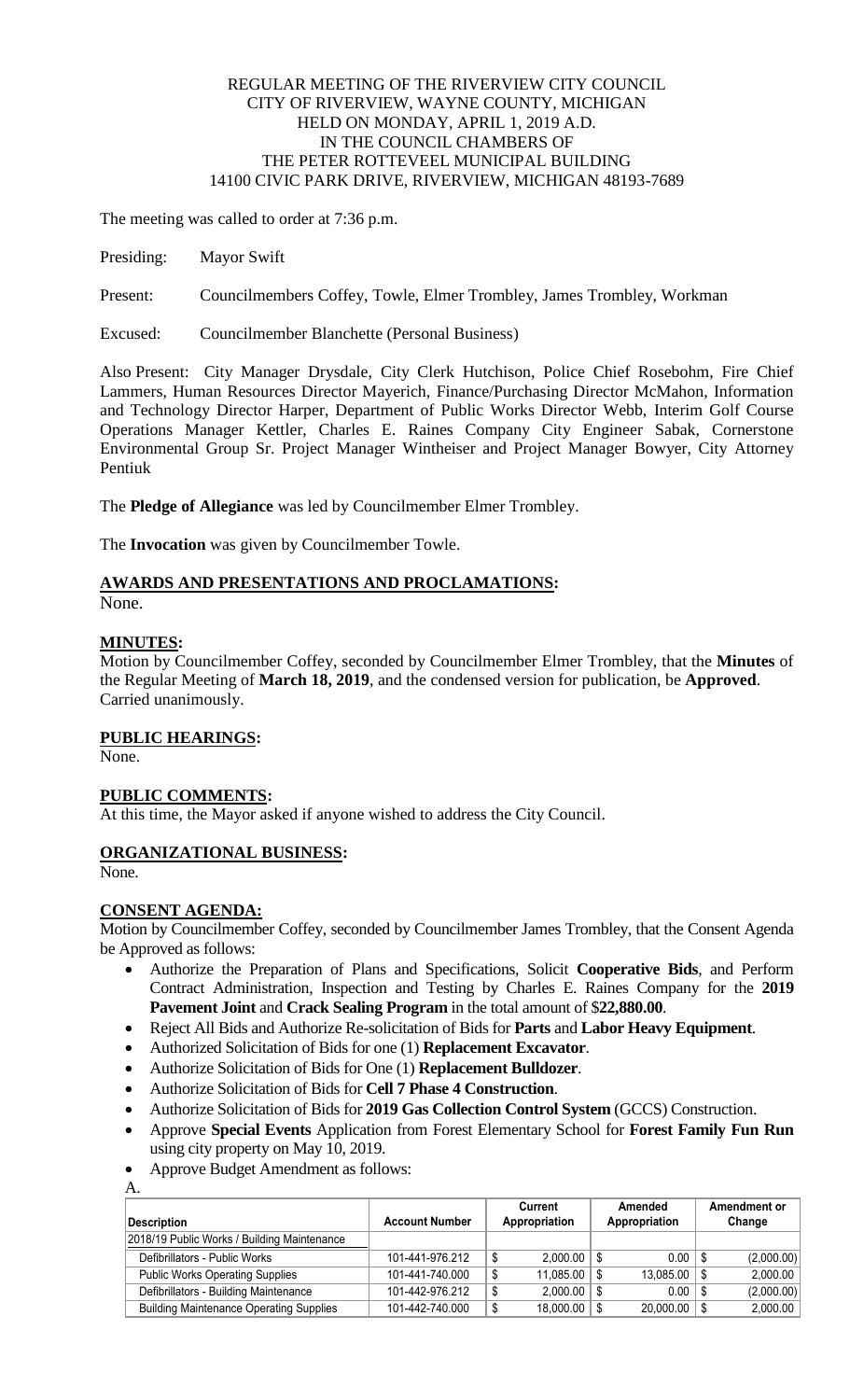JUSTIFICATION: To decrease the Defibrillator line items in both the Public Works and Building Maintenance Funds, as defibrillators were supplied by the Police Department, and increase the Operating Supply line items in both the Public Works and Building Maintenance Funds, as both of these funds have been depleted by painting projects at the DPW, City Hall, Fire Hall, and Library.

#### **RESOLUTIONS:** None.

# **ADMINISTRATION:**

Motion by Councilmember Coffey, seconded by Councilmember Workman, that the **Bid** Award, Execution of **Agreements,** Authorization for **Solicitation** of **Finance Options** for Purchase of a **Bulldozer**, and the Acceptance of **Trade-in** Offer for CAT D7E LGP **2011 Bulldozer** in the Amount of **\$63,000.00** with **AIS Construction Equipment** Corporation of New Hudson, Michigan, for a total purchase amount of **\$336,000.00**, be Approved. Carried unanimously.

Motion by Councilmember Elmer Trombley, seconded by Councilmember Workman, that a **Public Hearing** be Called for the Purpose of Considering the **Transfer** of Program **Year 2018** Community Development Block Grant (**CDBG**) Program income funds to **Park Playground Equipment** for a project in either **Memorial Park** or **Vreeland Park** (East of Quarry Road). Carried unanimously.

## **ORDINANCES:**

Motion by Councilmember James Trombley, seconded by Councilmember Coffey, that the Clerk be Authorized to give the **Second Reading**, by title only, and Adoption of Proposed **Ordinance No. 709**, Amending the Riverview Code of Ordinances by the Repeal and **Re-adoption Section 38-1**, Expanding the **Definition** of **Smoking** to include **Vaping** and **Marijuana** as being **Prohibited.** Carried unanimously.

## PROPOSED ORDINANCE NO. 709

AN ORDINANCE TO AMEND THE CODE OF ORDINANCES FOR THE CITY OF RIVERVIEW BY THE REPEAL AND RE-ADOPTION OF SECTION 38-1, "SMOKING AND VAPING PROHIBITED" OF ARTICLE I "IN GENERAL" IN CHAPTER 38 "OFFENSES AND MISCELLANEOUS PROVISIONS" TO EXPAND THE DEFINITION OF SMOKING TO INCLUDE VAPING AND MARIJUANA AS BEING PROHIBITED

## THE CITY OF RIVERVIEW ORDAINS:

ARTICLE I. Amendment. That Section 38-1 titled "Prohibited Smoking" of Chapter 38, Article I "In General" is hereby repealed and readopted to hereafter read as follows:

## CHAPTER 38 OFFENSES AND MISCELLANEOUS PROVISIONS ARTICLE I. IN GENERAL

Section 38-1. Smoking and Vaping Prohibited.

#### (a) Definitions.

- (1) "Smoking or Vaping" means possessing a cigarette, e-cigarette, cigar, pipe or similar apparatus that contains tobacco, marijuana, cannabis or any other product that is lighted or burning; lighting a cigarette, e-cigarette, cigar, pipe or similar apparatus that contains tobacco, marijuana or cannabis or any other burning product that is contained in a pipe, cigar, cigarette, e-cigarette, or similar apparatus.
- (2) "City Building" means any building or structure owned, managed, operated, and/or leased by the City of Riverview.

### (b) Smoking prohibited locations.

(1) A person shall not smoke, vape, or use tobacco, marijuana or cannabis products on any city-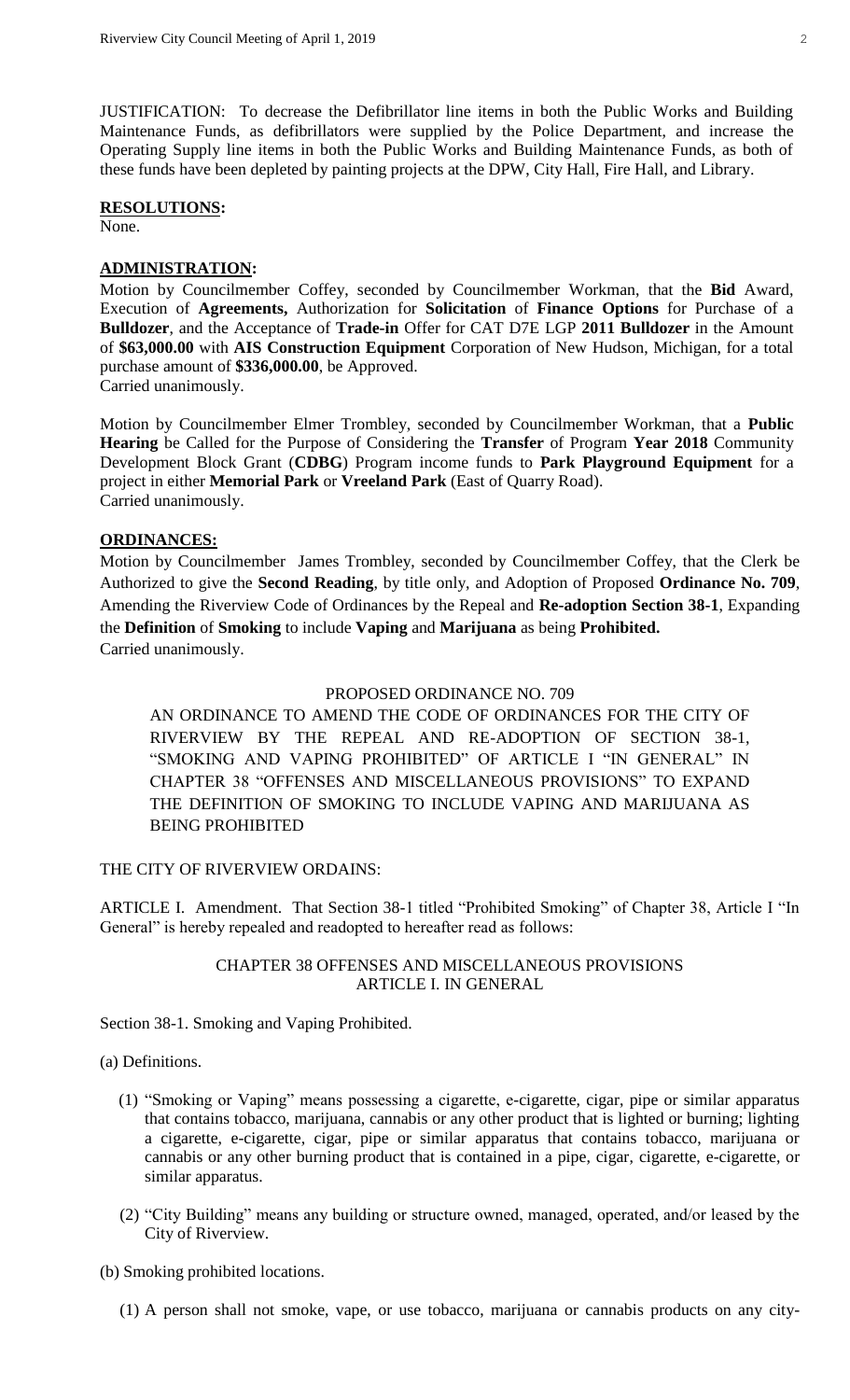owned property or in any city owned building or facility, including, but not limited to, any park, outdoor athletic or recreational complex, trail, pathway, cemetery, or on any public property unless specific areas are designated as allowed by resolution regarding tobacco only.

(2) A person shall not smoke, vape, or use tobacco, marijuana or cannabis products in any city owned parking lots when used for community events unless specific areas are designated as allowed by resolution regarding tobacco only.

## (c) Signs.

Signs may be posted where smoking and the use of tobacco, marijuana or cannabis products are prohibited, but the absence of posted signs does not invalidate this ordinance.

(d) Violations and penalties.

A person who violates or fails to comply with this Section shall be subject to any one or more of the following:

- (1) Being asked to stop smoking or using the tobacco product;
- (2) Being asked to leave the premises;
- (3) Being responsible for a civil infraction punishable by a fine of \$100 plus court costs for the first offense, \$200.00 plus court costs for the second offense, and \$300.00 plus court costs for any violation thereafter.

ARTICLE II. Penalty: A person violating this ordinance shall be punished in accordance with Section 1- 8 of the Code of Ordinances of the City of Riverview, unless a different penalty is expressly provided in this ordinance.

ARTICLE III. Severability: Should any word, sentence, phrase or any portion of this Ordinance be held in a manner invalid by any Court of competent jurisdiction or by any agency having authority to do so for any reason whatsoever, such holding shall be construed and limited to such word, sentence, phrase or any portion of the Ordinance held to be invalid and shall not be construed as affecting the validity of any remaining words, sentence, phrases or portions of the Ordinance.

ARTICLE IV. Conflicting Ordinances: All prior existing ordinances adopted by the City of Riverview inconsistent or in conflict with the provisions of this Ordinance are, to the extent of such conflict or inconsistency, hereby expressly repealed.

ARTICLE V. Codification; Scrivener's Errors:

- (a). Article I of this Ordinance shall be codified, and all other sections shall not be codified.
- (b). The sections, divisions and provisions of this Ordinance may be renumbered or re-lettered as deemed appropriate by the Code codifier.
- (c). Typographical errors and other matters of a similar nature that do not affect the intent of this Ordinance, as determined by the City Clerk and City Attorney, may be corrected with the endorsement of the City Manager, or designee, without the need for a public hearing.

ARTICLE VI. Reading and Publication: This Ordinance shall be given a first reading on March 18, 2019 shall be given a second reading on April 1, 2019, shall be adopted on April 1, 2019 and shall be published and become effective upon publication. The Clerk shall publish a summary of this ordinance and include in the publication notice that a true copy of the Ordinance can be inspected or obtained at the Clerk's office.

ADOPTED, APPROVED AND PASSED by the City Council of the City of Riverview this April 1, 2019.

The undersigned hereby certifies that the foregoing is a true and accurate copy of the ordinance adopted by the City Council of the City of Riverview at a regular meeting held on April 1, 2019.

\_\_\_\_\_\_\_\_\_\_\_\_\_\_\_\_\_\_\_\_\_\_\_\_\_\_\_\_\_\_\_\_\_\_\_\_\_\_\_\_\_\_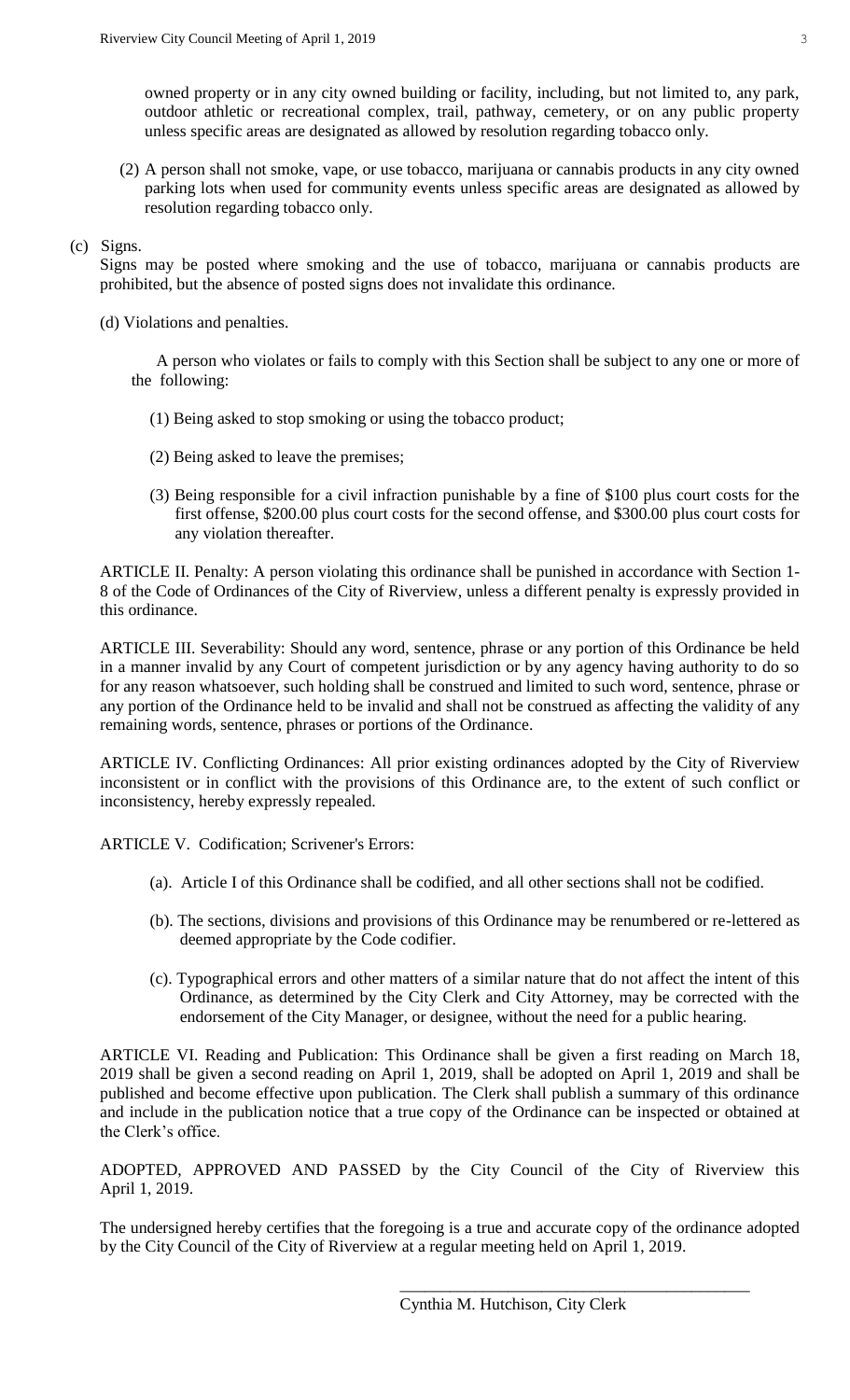Motion by Councilmember James Trombley, seconded by Councilmember Coffey, that Proposed Ordinance No. 709 be Adopted. Carried unanimously.

Motion by Councilmember James Trombley, seconded by Councilmember Coffey, that the Clerk be Authorized to give the **Second Reading**, by title only, and **Adoption** of Proposed **Ordinance** No. **710**, Amending the Riverview Code of Ordinances by the Repeal and **Re-adoption** of Section **38-380, Possession** or **Use** of **Tobacco, Vapor** or **Alternative Nicotine Products** by **Minors** and the **addition** of **Section 38-381**, regarding **Prohibiting** the **Sale** of **Tobacco, Vapor** or **Alternative Nicotine Products** to **Minors**.

Carried unanimously.

#### PROPOSED ORDINANCE NO. 710

AN ORDINANCE TO AMEND CHAPTER 38 OF THE RIVERVIEW CODE OF ORDINANCES, "OFFENSES AND MISCELLANEOUS PROVISIONS", BY THE REPEAL AND RE-ADOPTION OF SECTION 38-380 "POSSESSION OR USE OF TOBACCO, VAPOR PRODUCTS OR ALTERNATIVE NICOTINE PRODUCTS", OF ARTICLE IX, "MINORS", DIVISION 1 "GENERALLY", TO INCLUDE E-CIGARETTES AND VAPING TO THE CONDUCT PROHIBITED BY MINORS; AND BY THE ADDITION OF SECTION 38-381 "SALE OF TOBACCO PRODUCTS, VAPOR PRODUCTS OR ALTERNATIVE NICOTINE PRODUCTS TO PERSONS UNDER 18 YEARS OF AGE" TO ARTICLE IX, "MINORS", DIVISION 1 "GENERALLY", TO PROHIBIT SAME

## THE CITY OF RIVERVIEW ORDAINS:

ARTICLE I. Adoption: That Section 38-380, Tobacco, is hereby repealed and readopted, and Section 38-381, Sale of tobacco products, vapor products or alternative nicotine products to persons under 18 years of age, is hereby added to hereafter read as follows:

# CHAPTER 38 OFFENSES AND MISCELLANEOUS PROVISIONS ARTICLE IX. MINORS DIVISION 1 GENERALLY

Section 38-380. - Possession or use of tobacco, vapor products or alternative nicotine products.

(a) Definitions. As used in this section, the following definitions shall apply:

*Chewing tobacco* means loose tobacco or a flat, compressed cake of tobacco which is inserted into the mouth to be chewed or sucked.

*Vapor product or alternative nicotine products* means a noncombustible product containing nicotine or not that employs a heating element, power source, electronic circuit, or other electronic, chemical, or mechanical means regardless of shape or size, that can be used to produce vapor from nicotine or not in a solution or other form. Vapor product includes an electronic cigarette, electronic cigar, electronic cigarillo, electronic pipe, or similar product or device and a vapor cartridge or other container of nicotine in a solution or other form than is intended to be used with or in an electronic cigarette, electronic cigar, electronic cigarillo, electronic pipe, or similar product or device. Vapor product does not include a product regulated as a drug or device by the United States Food and Drug Administration ("FDA") under subchapter V of the Federal Food, Drug, and Cosmetic Act, 21 USC 351 to 360FFF-7.

*Tobacco snuff* means shredded, powdered or pulverized tobacco which may be inhaled through the nostrils, chewed or placed against the gums.

*City Building* means any building or structure owned, managed, operated, and/or leased by the City of Riverview.

*Educational Facilities* mean a building, facility, or structure and other real estate owned, leased, or otherwise controlled by a public school district, a private school, any building used for instruction of enrolled students, including but not limited to any day-care center, nursery school,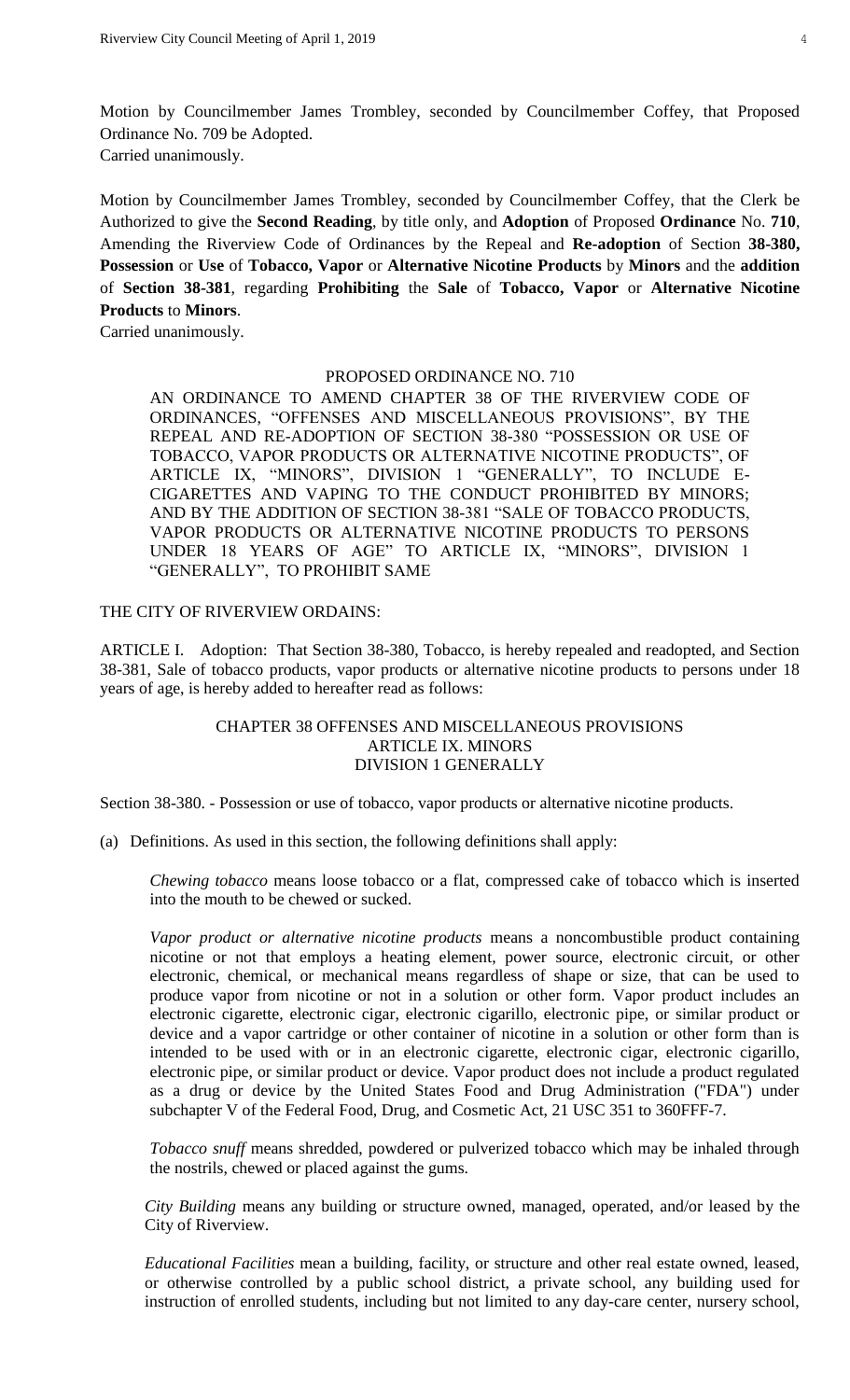public or private school, college, university, medical school, law school, or career and technical education school.

*Health Facilities* mean places that provide health care. They include hospitals, clinics, outpatient care centers, specialized care centers.

- (b) *Possession or use in public and other designates places prohibited*. A person under 18 years of age shall not possess or smoke cigarettes or cigars, or possess or chew, suck, or inhale chewing tobacco or tobacco snuff, or possess or use tobacco in any other form, or possess or smoke vapor product or alternative nicotine products on a public highway, street, alley, park, or other lands used for public purposes, in a public place of business or amusement, in any city building, educational facilities, or health facilities.
- (c) *Penalty.* A person who violates subsection (b) of this section is guilty of a misdemeanor, punishable by a fine of not more than \$50.00 for each offense. If the court determines it is appropriate, eligible juveniles may be referred to a diversion program. Pursuant to a probation order, the court may require a person who violates subsection (b) of this section to participate in a health promotion and risk reduction assessment program, if available. A probationer who is ordered to participate in a health promotion and risk reduction assessment program under this section is responsible for the cost of participating in the program. In addition, a person who violates this section is subject to the following:
	- (1) For the first violation the court may order the person to do one of the following:
		- a. Perform not more than 16 hours of community service.
		- b. Participate in a health promotion and risk reduction program, as described in this subsection.
	- (2) For a second violation, in addition to participation in a health promotion risk reduction program, the court may order the person to perform not more than 32 hours of community service.
	- (3) For a third or subsequent violation, in addition to participation in a health promotion and risk reduction program, the court may order the person to perform not more than 48 hours of community service.
- (d) *Exemptions*. Subsection (b) does not apply to a minor participating in any of the following:
	- (1) An undercover operation in which the minor purchases or receives a tobacco product under the direction of the minor's employer and with the prior approval of the local prosecutor's office as part of an employer-sponsored internal enforcement action.
	- (2) An undercover operation in which the minor purchases or receives a tobacco product under the direction of the state police or a local police agency as part of an enforcement action, unless the initial or contemporaneous purchase or receipt of the tobacco product by the minor was not under the direction of the state police or the local police agency and was not part of the undercover operation.
	- (3) Compliance checks in which the minor attempts to purchase tobacco products for the purpose of satisfying federal substance abuse block grant youth tobacco access requirements, if the compliance checks are conducted under the direction of a substance abuse coordinating agency as defined in section 6103 of the public health code, 1978 PA 368, MCL 333.6103, and with the prior approval of the state police or a local police agency.
	- (4) To the handling or transportation of a tobacco product by a minor under the terms of that minor's employment.

Section 38-381. - Sale of tobacco products, vapor products or alternative nicotine products to persons under 18 years of age.

(a) A person shall not sell, give or furnish any cigarette, cigar, chewing tobacco, tobacco snuff or tobacco in any form or vapor products or alternative nicotine products to a person under 18 years of age. A person who violates this section is guilty of a misdemeanor punishable by a fine of not more than \$50.00 for each offense.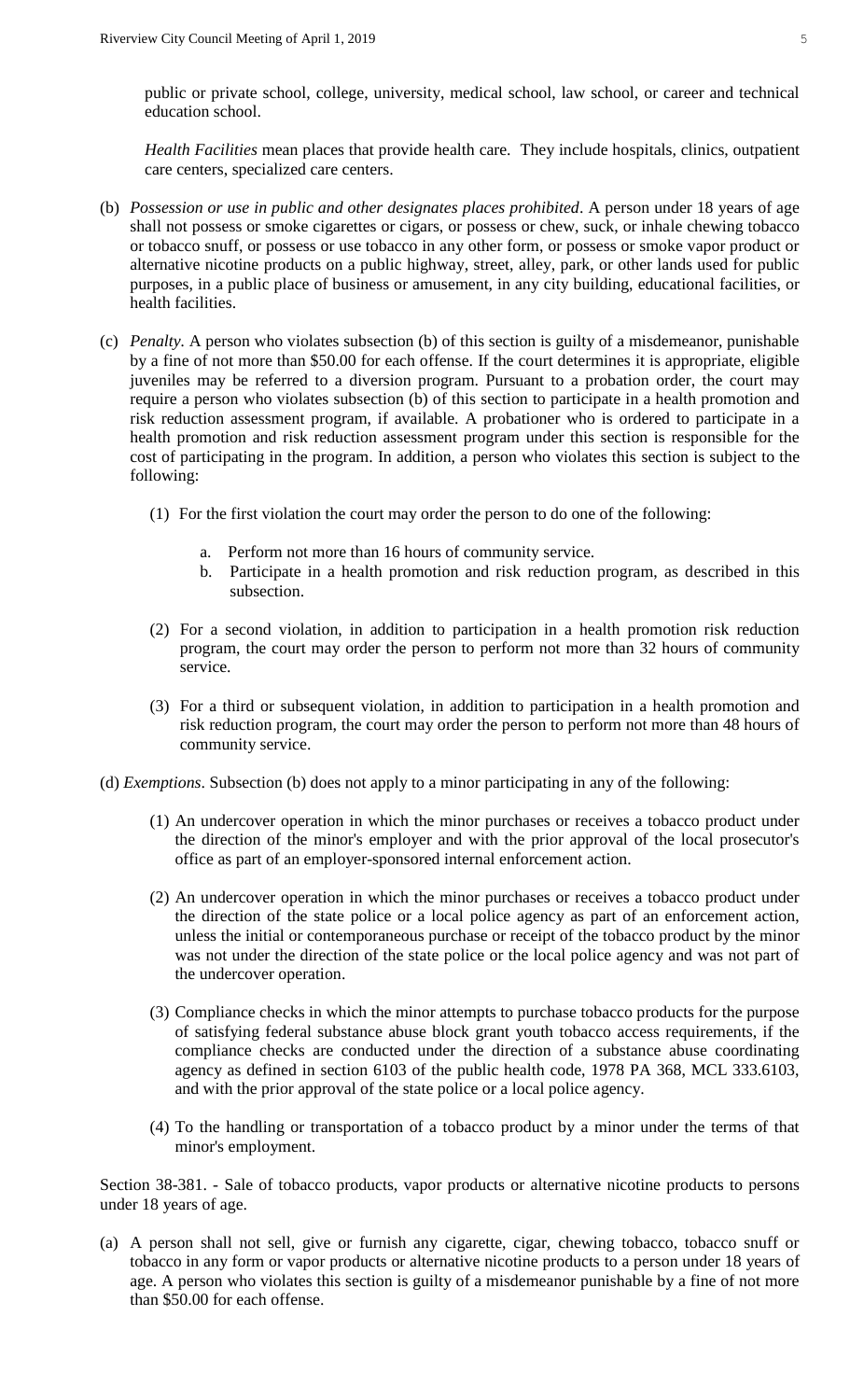(b) A person who sells tobacco products or vapor products or alternative nicotine products at retail shall post a sign as required by section 1 of Public Act No. 31 of 1915 (MCL 722.641), furnished by the state department of public health, that includes the following statement:

The purchase of tobacco products or vapor products or alternative nicotine products by a minor under 18 years of age and the provision of tobacco products or vapor products or alternative nicotine products to a minor are prohibited by law. A minor unlawfully purchasing or using tobacco products is subject to criminal penalties.

- (c) It is an affirmative defense to a charge pursuant to subsection (b) of this section that the defendant had in force at the time of arrest and continues to have in force a written policy to prevent the sale of cigarettes, cigars, chewing tobacco, tobacco snuff, and other tobacco products, vapor products or alternative nicotine products to persons under 18 years of age, and that the defendant enforced and continues to enforce the policy. A defendant which proposes to offer evidence of the affirmative defense described in this subsection shall file and serve notice of the defense, in writing, upon the court and the city attorney. The notice shall be served not less than 14 days before the date set for trial.
- (d) A city attorney who proposes to offer testimony to rebut the affirmative defense described in subsection (c) of this section shall file and serve a notice of rebuttal, in writing, upon the court and the defendant. The notice shall be served not less than seven days before the date set for trial and shall contain the name and address of each rebuttal witness.

ARTICLE II. Penalty: A person violating this ordinance shall be punished in accordance with Section 1- 8 of the Code of Ordinances of the City of Riverview, unless a different penalty is expressly provided in this ordinance.

ARTICLE III. Severability: Should any word, sentence, phrase or any portion of this Ordinance be held in a manner invalid by any Court of competent jurisdiction or by any agency having authority to do so for any reason whatsoever, such holding shall be construed and limited to such word, sentence, phrase or any portion of the Ordinance held to be invalid and shall not be construed as affecting the validity of any remaining words, sentence, phrases or portions of the Ordinance.

ARTICLE IV. Conflicting Ordinances: All prior existing ordinances adopted by the City of Riverview inconsistent or in conflict with the provisions of this Ordinance are, to the extent of such conflict or inconsistency, hereby expressly repealed.

ARTICLE V. Codification; Scrivener's Errors:

- (a) Article I of this Ordinance shall be codified, and all other sections shall not be codified.
- (b) The sections, divisions and provisions of this Ordinance may be renumbered or re-lettered as deemed appropriate by the Code codifier.
- (c) Typographical errors and other matters of a similar nature that do not affect the intent of this Ordinance, as determined by the City Clerk and City Attorney, may be corrected with the endorsement of the City Manager, or designee, without the need for a public hearing.

ARTICLE VI. Reading and Publication: This Ordinance shall be given a first reading on March 18, 2019 shall be given a second reading on March 18, 2019, shall be adopted on April 1, 2019 and shall be published and become effective upon publication. The Clerk shall publish a summary of this ordinance and include in the publication notice that a true copy of the Ordinance can be inspected or obtained at the Clerk's office.

ADOPTED, APPROVED AND PASSED by the City Council of the City of Riverview this 1<sup>st</sup> day of April, 2019.

The undersigned hereby certifies that the foregoing is a true and accurate copy of the ordinance adopted by the City Council of the City of Riverview at a regular meeting held on April 1, 2019.

\_\_\_\_\_\_\_\_\_\_\_\_\_\_\_\_\_\_\_\_\_\_\_\_\_\_\_\_\_\_\_\_\_\_\_\_\_\_\_

Motion by Councilmember James Trombley, seconded by Councilmember Elmer Trombley, that Proposed Ordinance No. 710 be Adopted.

Cynthia M. Hutchison, City Clerk